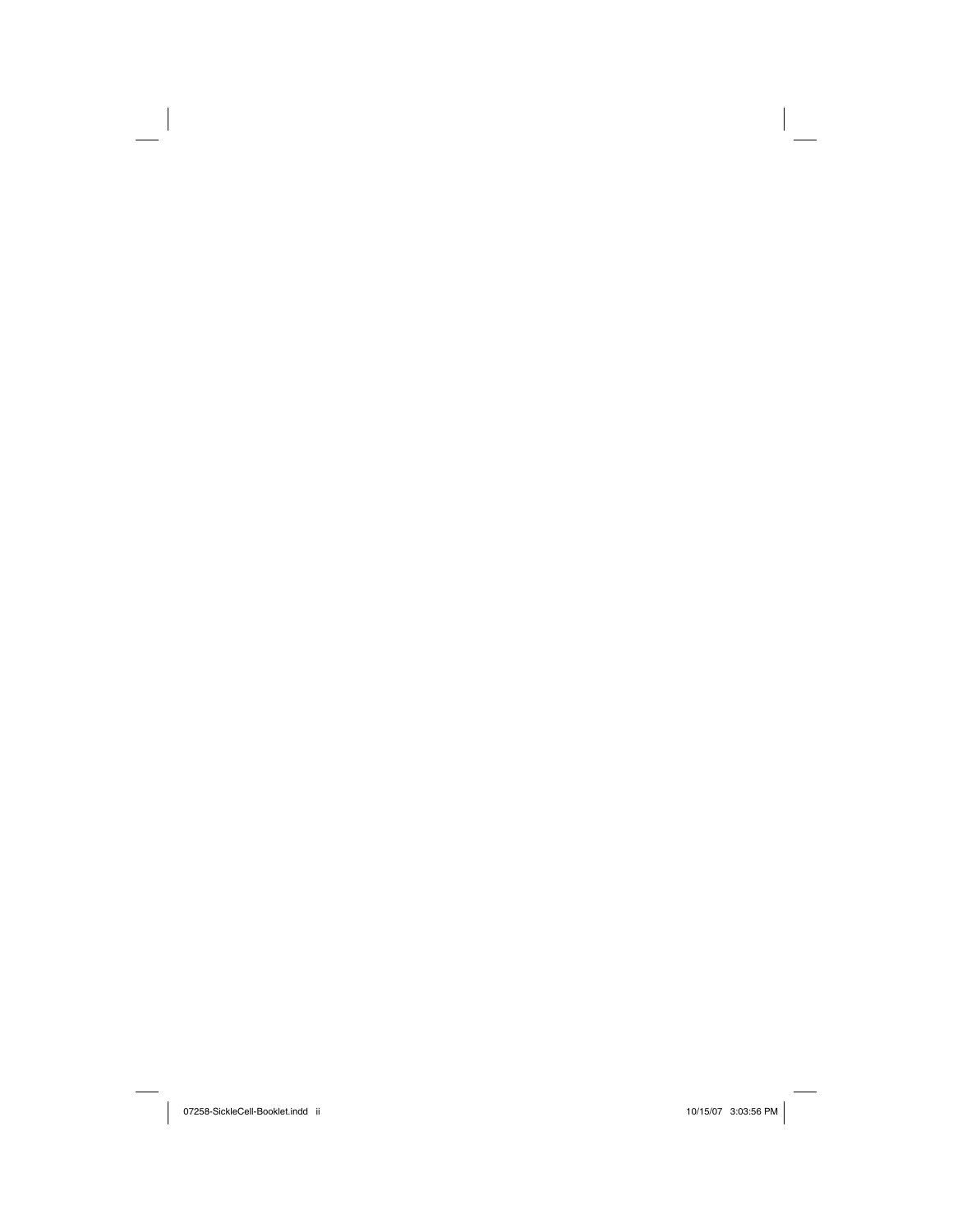NATIONAL DIABETES INFORMATION CLEARINGHOUSE

For People of African, Mediterranean, or Southeast Asian Heritage

# **Important Information about Diabetes Blood Tests**



**U.S. Department of Health and Human Services**

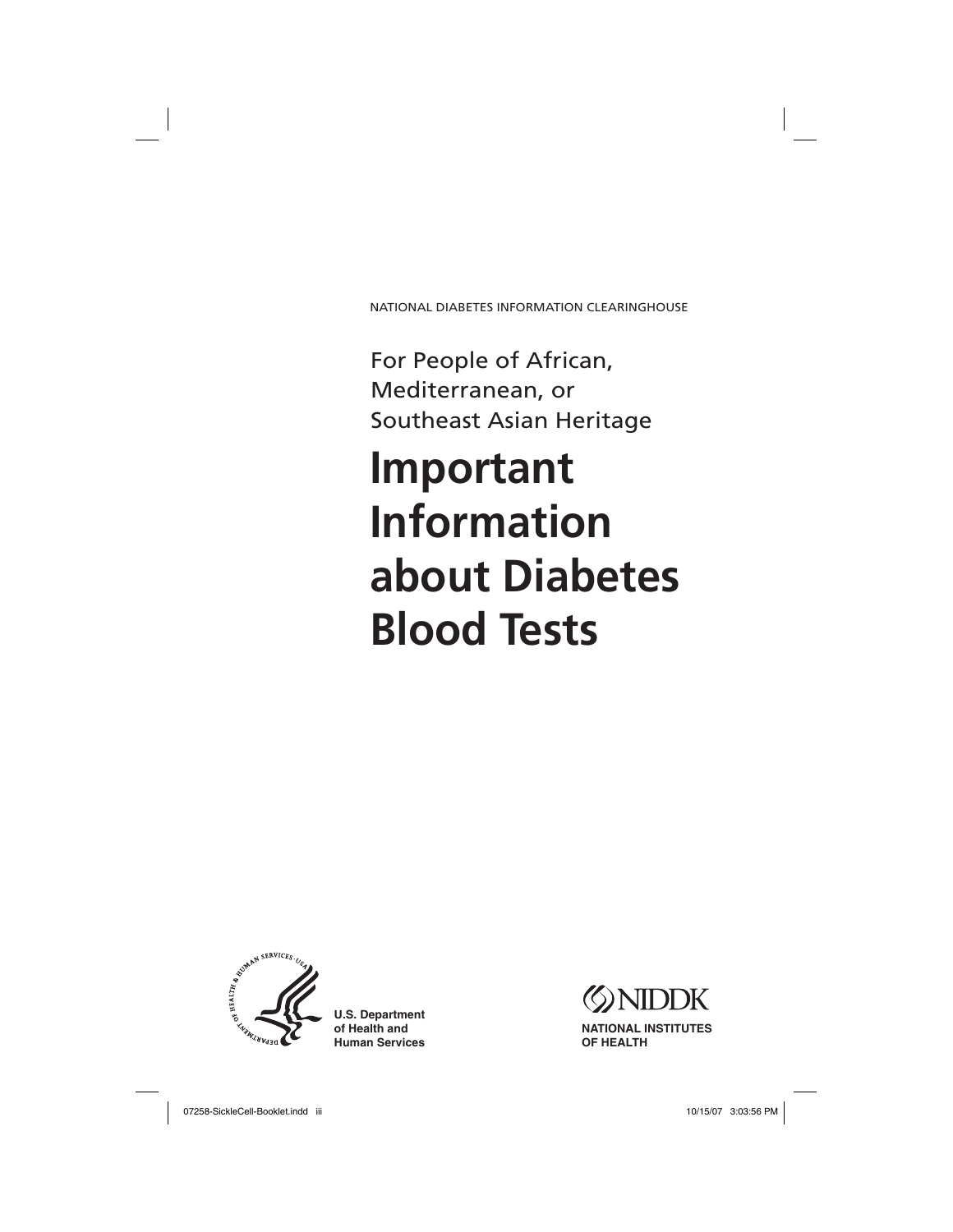# **Contents**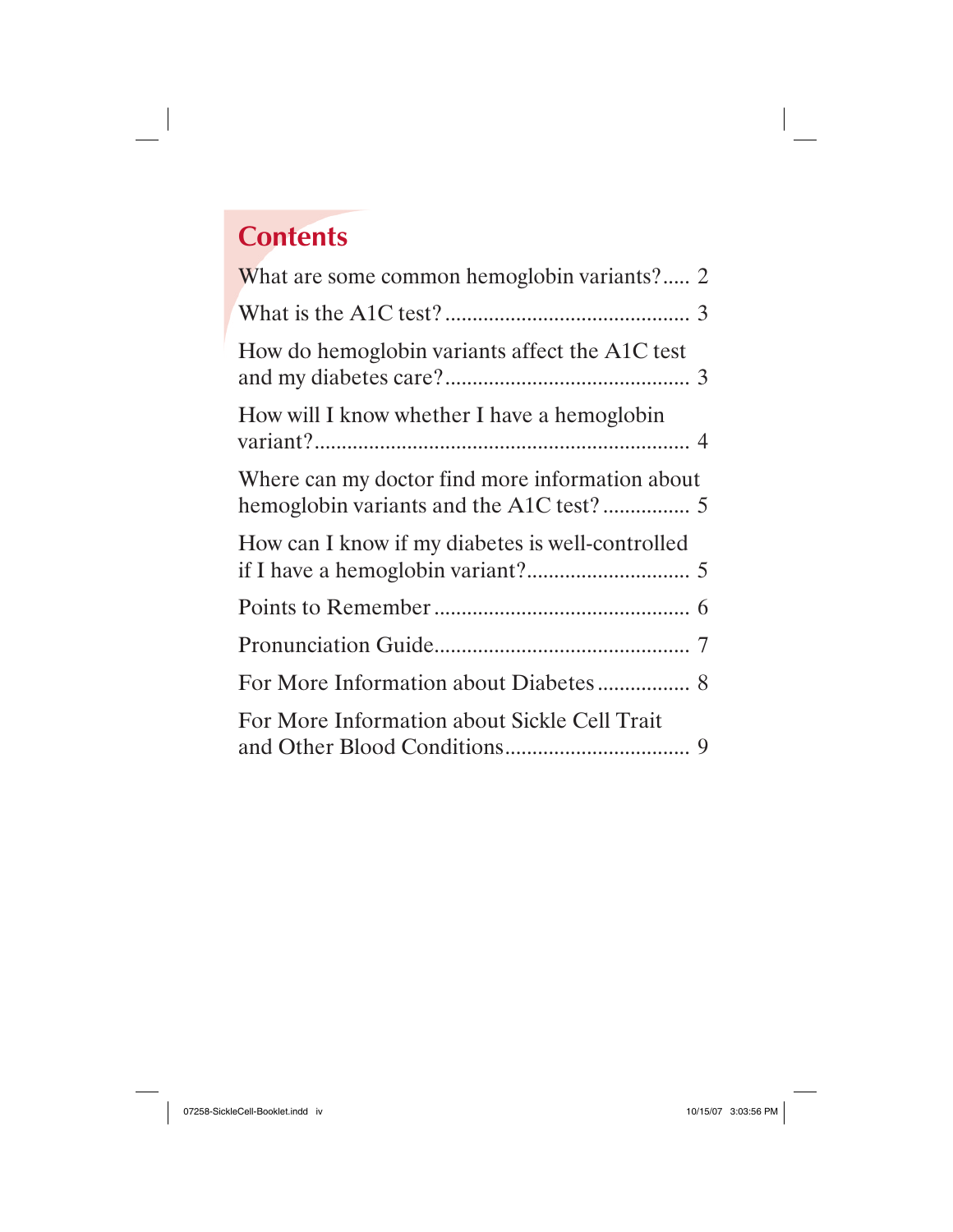If you are of African, Mediterranean, or Southeast Asian heritage, you could have a variant form of **hemoglobin**\* in your red blood cells that affects your diabetes care. Hemoglobin in red blood cells gives blood its red color and carries oxygen from your lungs to all parts of your body. Some forms of hemoglobin can cause false results for a diabetes blood test called the A1C test. If the A1C test gives a false result, your doctor may think your blood glucose level is higher or lower than it really is.



If you are of African, Mediterranean, or Southeast Asian heritage, you could have a variant form of hemoglobin in your red blood cells that affects your diabetes care.

\*See page 7 for tips on how to say the words in **bold** type.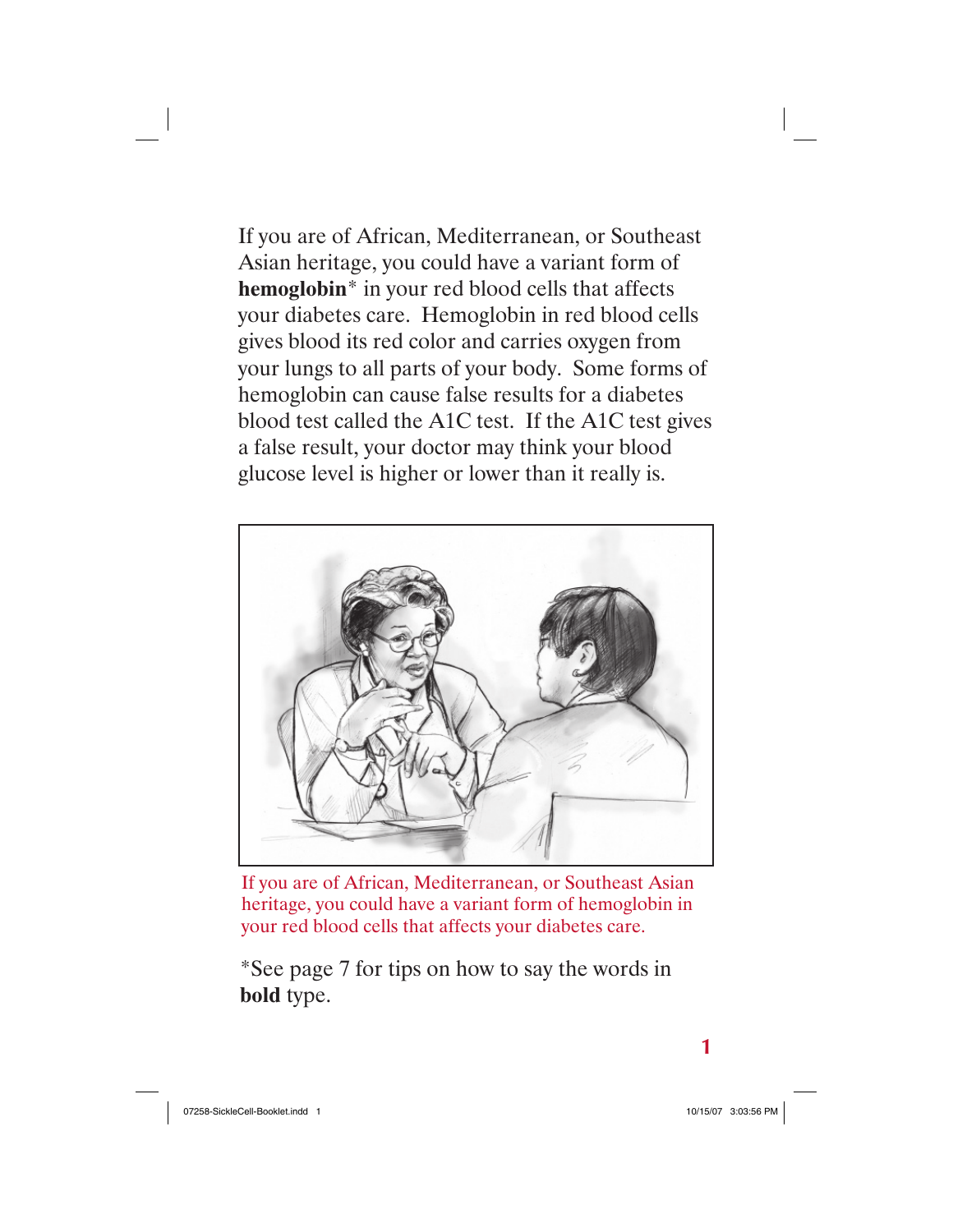# **What are some common hemoglobin variants?**

Most people have only one kind of hemoglobin called hemoglobin A. Some people have both hemoglobin A and another kind such as hemoglobin S, C, or E. These less common forms of hemoglobin are called **hemoglobin variants**. You can have a hemoglobin variant but not know it because you might not have any symptoms of blood disease. Having a variant without symptoms of the disease is also called having the trait or being a carrier.

Many people have heard of **sickle cell trait**, which occurs most often in people of African heritage. Again, having the trait means you inherited a gene for a hemoglobin variant from one parent. Genes carry information about which characteristics are passed down from parents to children. People with sickle cell trait usually have no symptoms. (Inheriting genes from both parents for the variant hemoglobin "S," however, results in sickle cell disease, which is painful. You would know if you had sickle cell disease.)

People of Mediterranean or Southeast Asian heritage also can inherit hemoglobin variants. Some of these variants cause no symptoms; others cause some health problems. Variant hemoglobin does not increase your risk for diabetes.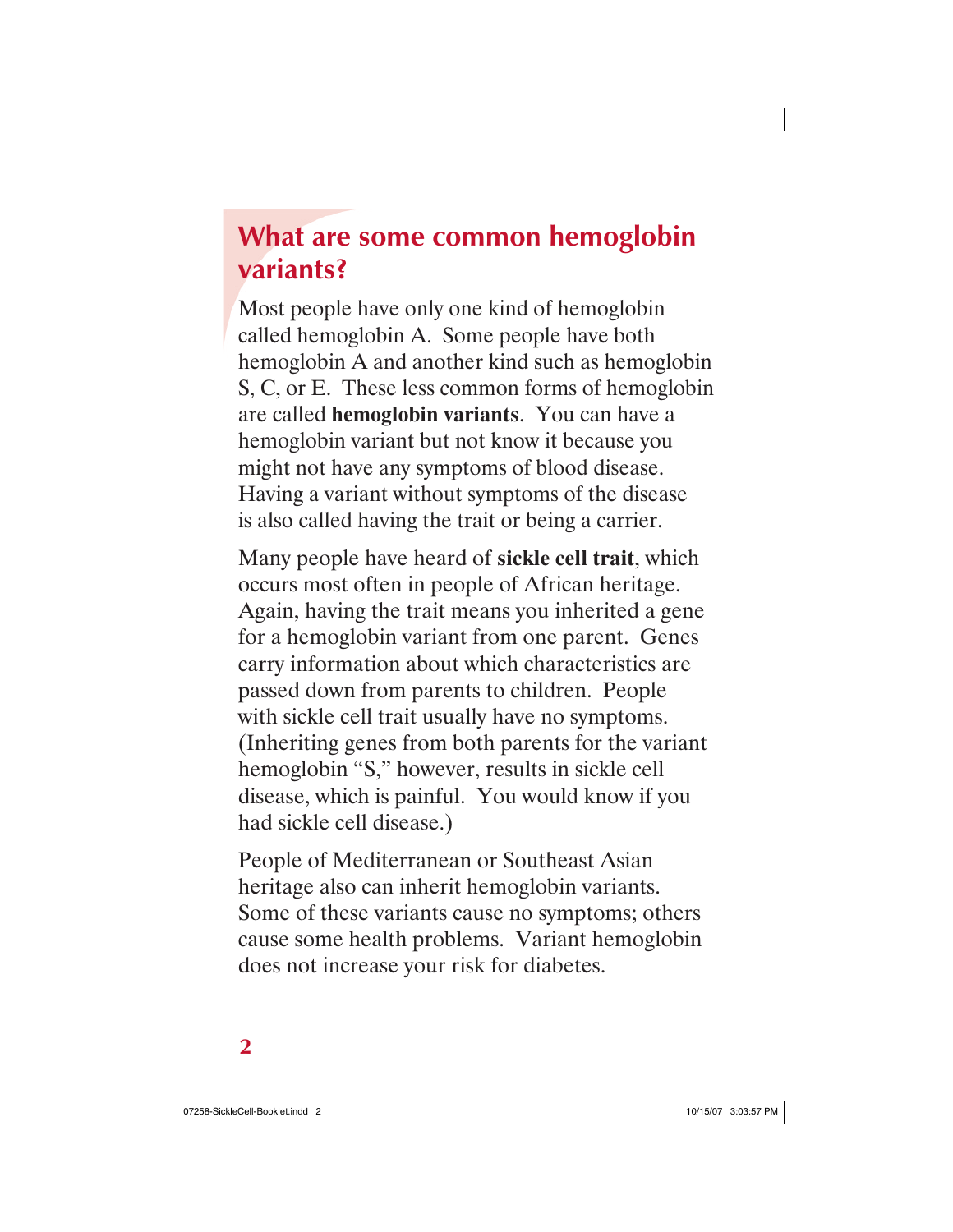# **What is the A1C test?**

The A1C blood test, also called the hemoglobin A1C test or **glycohemoglobin**, provides information about your average blood glucose levels for the past 2 to 3 months. People with diabetes should have the A1C test at least twice a year. Your doctor uses the results of your A1C tests to see whether you need changes in your diabetes medicine, meal plan, or physical activity routine to keep your diabetes under control.

# **How do hemoglobin variants affect the A1C test and my diabetes care?**

A variant form of hemoglobin in your blood can give you false A1C test results. If your test result is falsely high, your doctor might change your diabetes medicine or make other changes in how you take care of your diabetes. These changes could cause low blood glucose, or **hypoglycemia**. If your test result is falsely low, your doctor might make changes in your treatment that could cause your blood glucose to stay too high, increasing your risk for diabetes problems in your eyes, nerves, and kidneys. Not all A1C tests are affected by variant hemoglobin. Your doctor can take steps to make sure you get accurate results from your A1C test.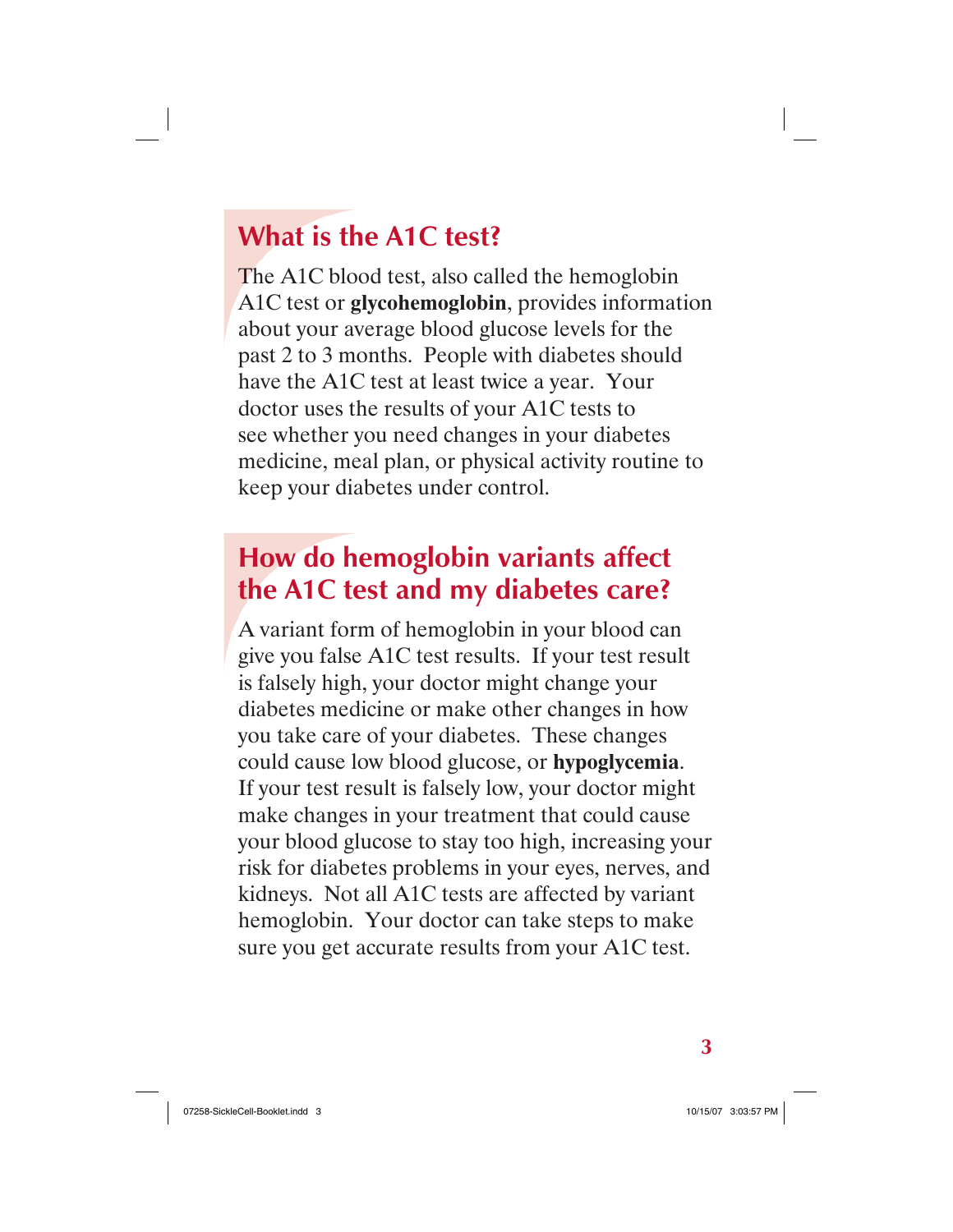# **How will I know whether I have a hemoglobin variant?**

Many people with hemoglobin variants have no symptoms. You might be at risk for having a hemoglobin variant if

- you are of African, Mediterranean, or Southeast Asian heritage
- members of your family have sickle cell trait or sickle cell anemia
- the results of your self blood glucose monitoring don't match the results of your A1C test
- your A1C result is different than expected
- your A1C result is high—more than 15 percent
- your most recent A1C result is very different from your last A1C result

Laboratory tests can confirm whether you have a hemoglobin variant.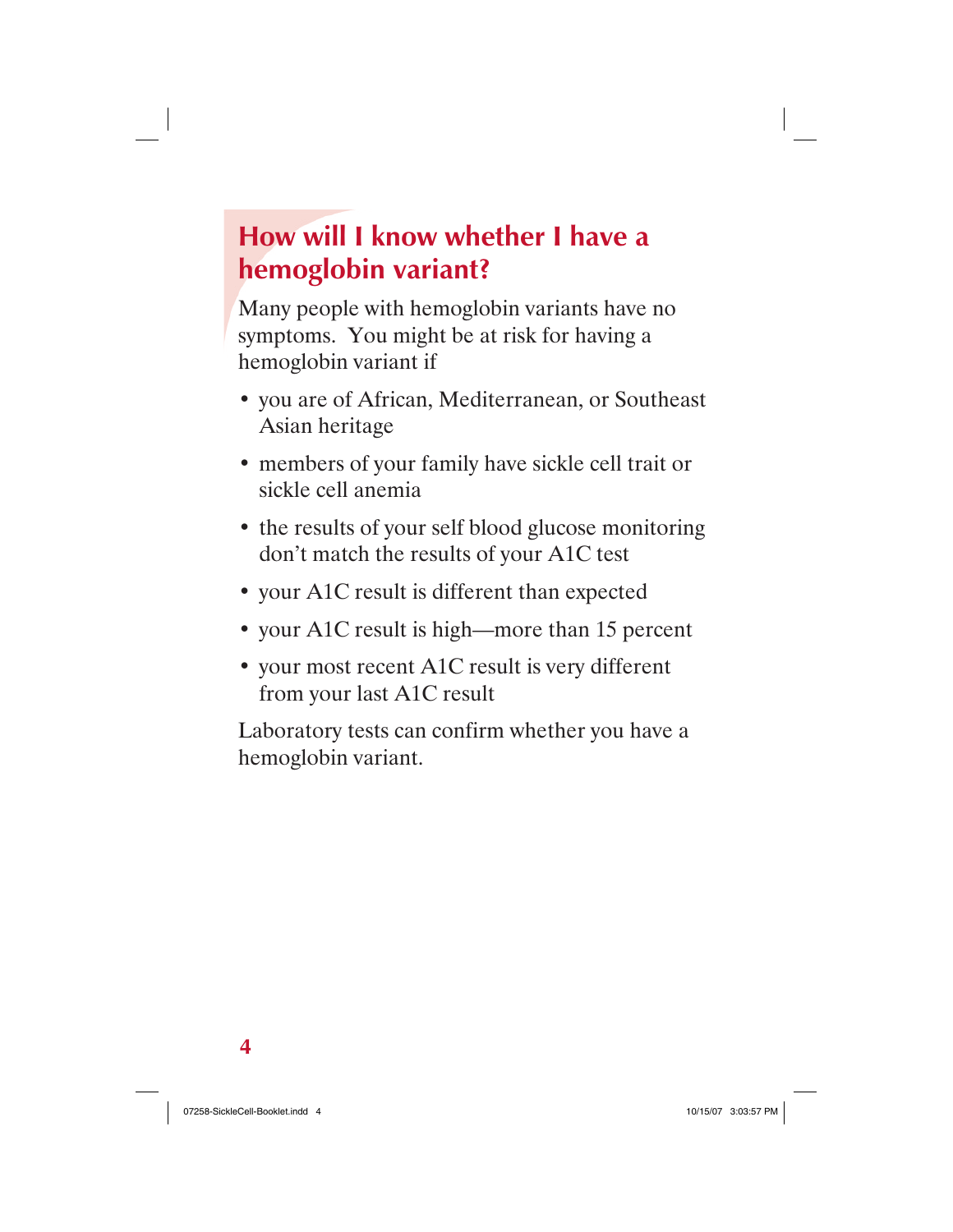# **Where can my doctor find more information about hemoglobin variants and the A1C test?**

The fact sheet *Sickle Cell Trait and Other Hemoglobinopathies and Diabetes: Important Information for Physicians* provides information online at *www.diabetes.niddk.nih.gov/dm/pubs/ hemovari-A1C*. Or your doctor can request a copy by calling the National Diabetes Information Clearinghouse at 1–800–860–8747.

### **How can I know if my diabetes is well-controlled if I have a hemoglobin variant?**

Some A1C tests give accurate results in people with a hemoglobin variant. Your doctor can arrange for your A1C test to be done at a laboratory that gives accurate results for people with a hemoglobin variant. Your daily blood glucose tests can also show how well-controlled your diabetes is, but each blood glucose test gives information at only one point in time.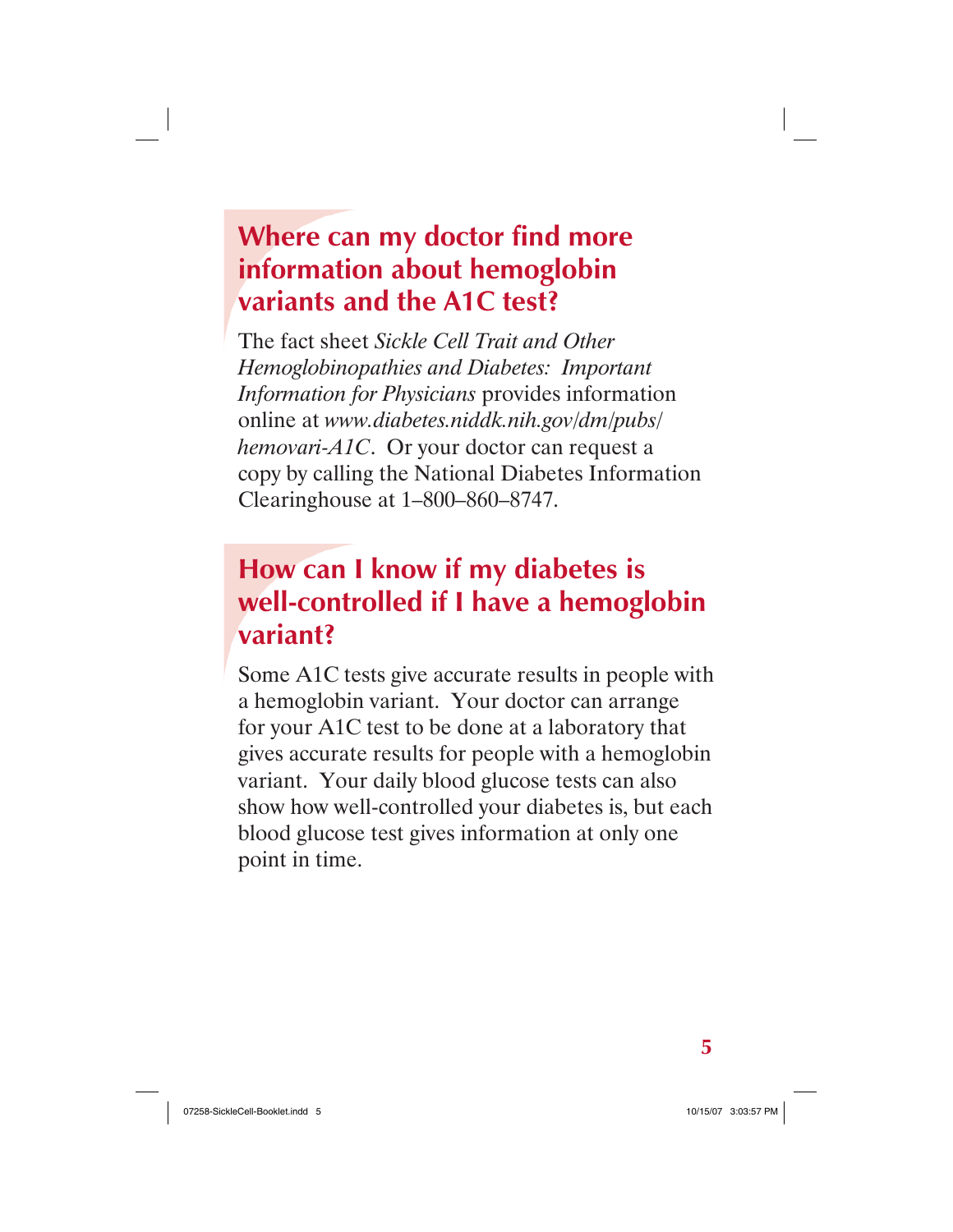# **Points to Remember**

- If you are of African, Mediterranean, or Southeast Asian heritage, you are at risk for having a hemoglobin variant.
- You can have a variant form of hemoglobin but not know it.
- Hemoglobin variants don't cause diabetes but they can affect diabetes test results.
- If you have a variant form of hemoglobin, the results of your A1C test might not be accurate. The results might show that your average blood glucose level is higher or lower than the actual level.
- Your doctor needs accurate results from your A1C test in order to plan how best to control your diabetes.
- Your doctor can read more about hemoglobin variants and the A1C test in *Sickle Cell Trait and Other Hemoglobinopathies and Diabetes: Important Information for Physicians*, a fact sheet available from the National Diabetes Information Clearinghouse.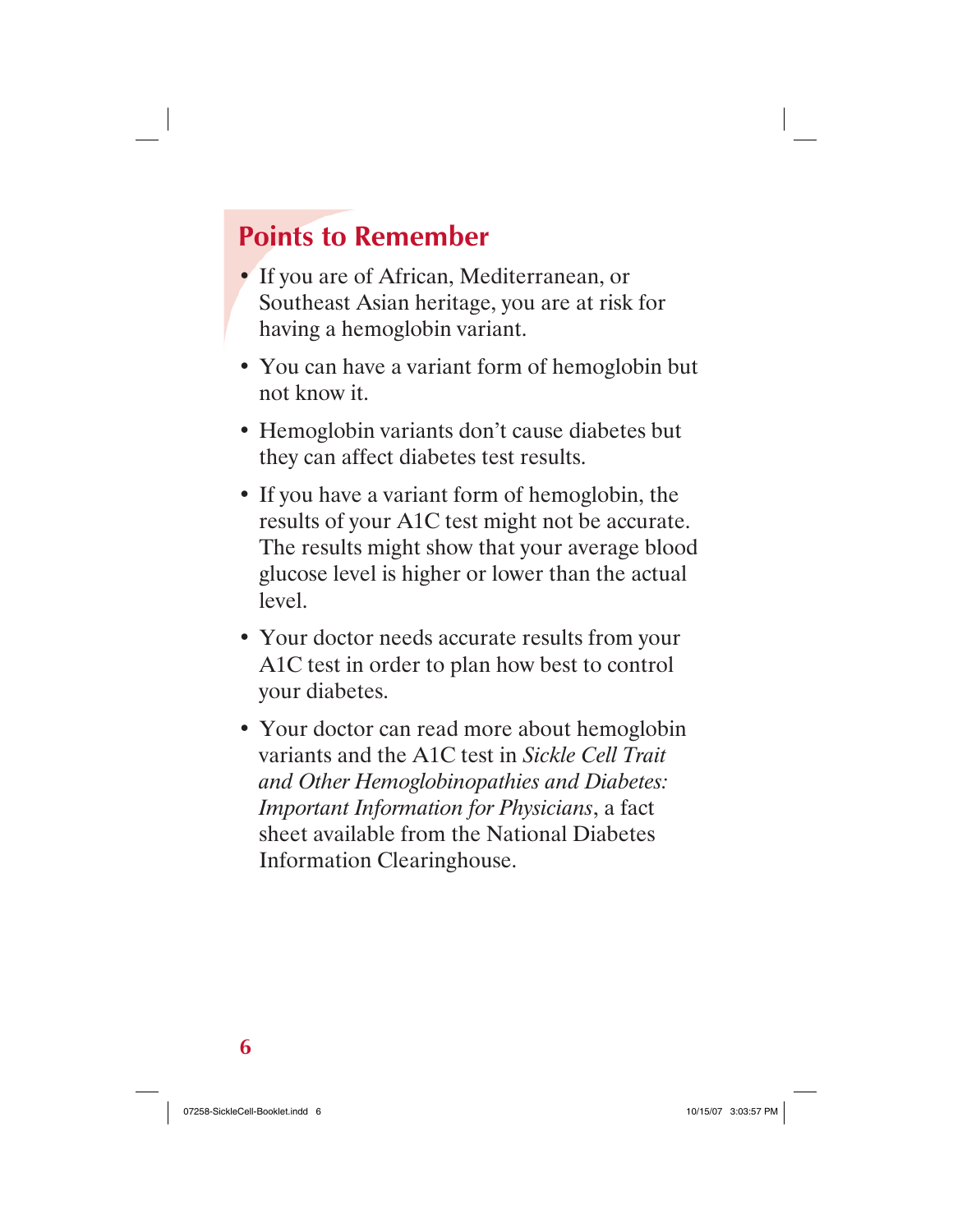# **Pronunciation Guide**

glycohemoglobin (GLY-koh-HEE-moh-GLOH-bin) hemoglobin (HEE-moh-GLOH-bin) hemoglobin variants (HEE-moh-GLOH-bin) (VAIR-ee-uhnts) hypoglycemia (HY-poh-gly-SEE-mee-uh) sickle cell trait (SIH-kul) (sel) (trayt)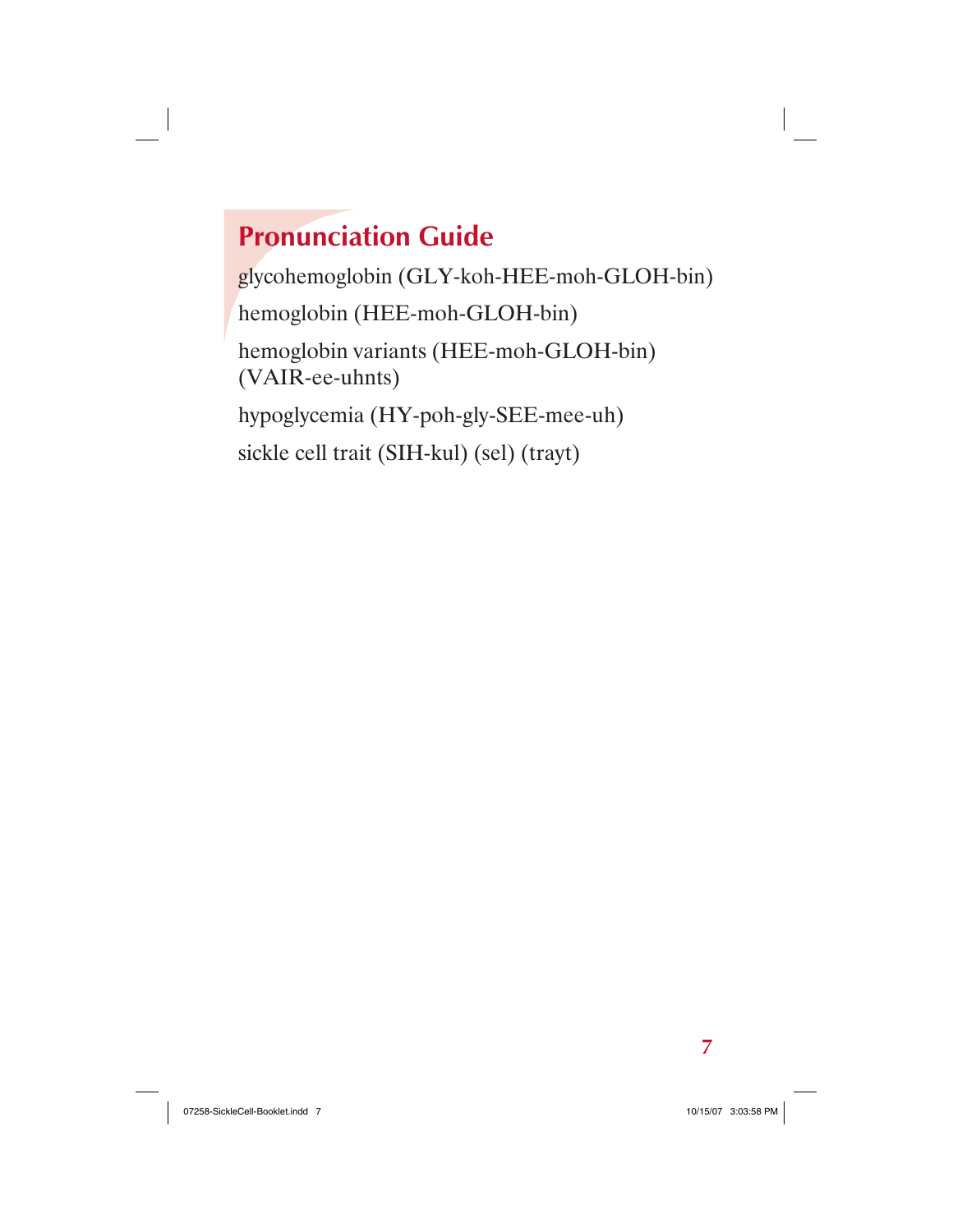# **For More Information about Diabetes**

#### **National Diabetes Information Clearinghouse**

1 Information Way Bethesda, MD 20892–3560 Phone: 1–800–860–8747 Fax: 703–738–4929 Email: ndic@info.niddk.nih.gov Internet: www.diabetes.niddk.nih.gov

#### **National Diabetes Education Program**

1 Diabetes Way Bethesda, MD 20892–3560 Phone: 1–800–438–5383 Fax: 703–738–4929 Email: ndep@mail.nih.gov Internet: www.ndep.nih.gov

#### **American Diabetes Association**

1701 North Beauregard Street Alexandria, VA 22311 Phone: 1–800–DIABETES (342–2383) Fax: 703–549–6995 Email: AskADA@diabetes.org Internet: www.diabetes.org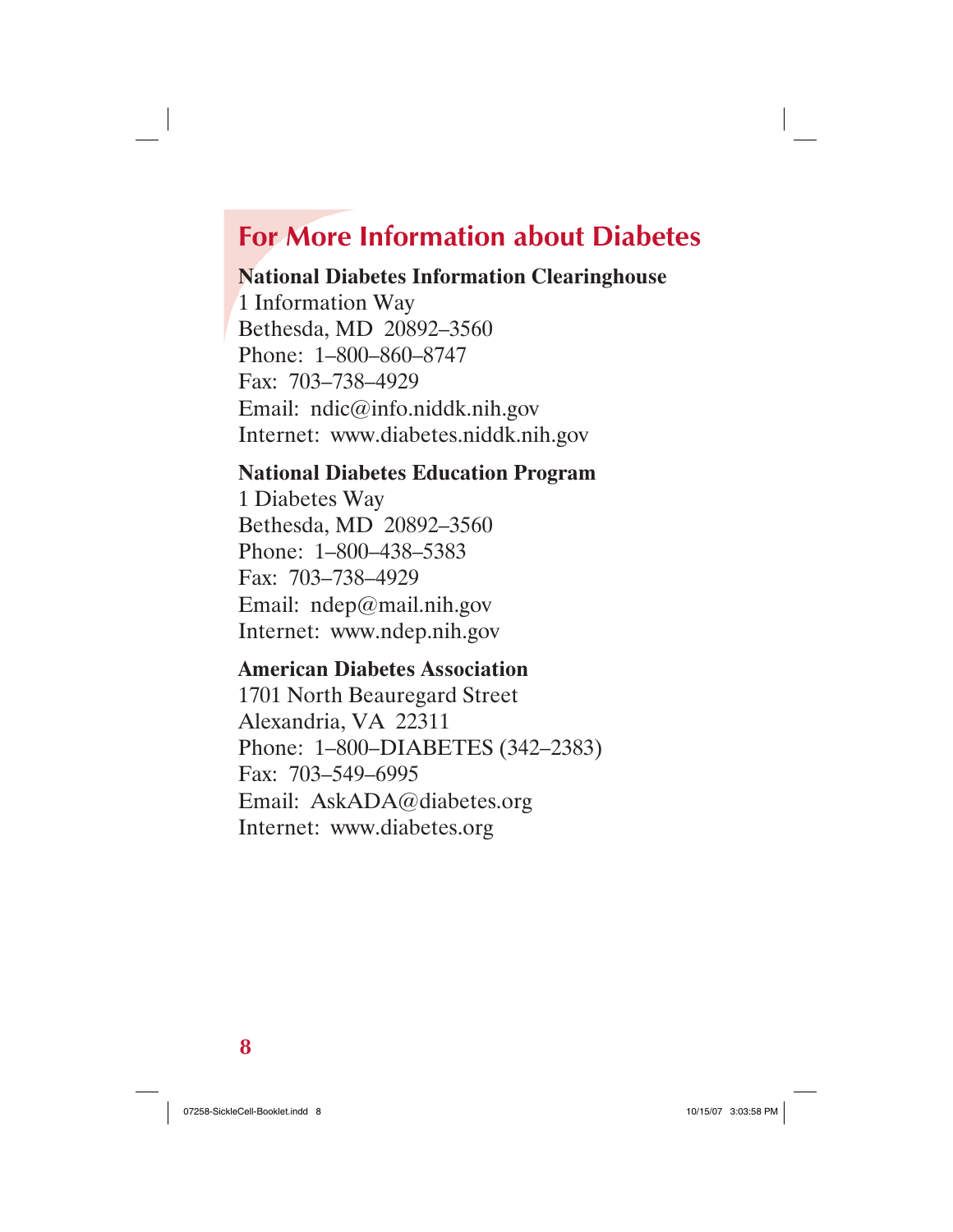# **For More Information about Sickle Cell Trait and Other Blood Conditions**

#### **National Heart, Lung, and Blood Institute Health Information Center**

P.O. Box 30105 Bethesda, MD 20824–0105 Phone: 301–592–8573 Fax: 240–629–3246 Email: nhlbiinfo@nhlbi.nih.gov Internet: www.nhlbi.nih.gov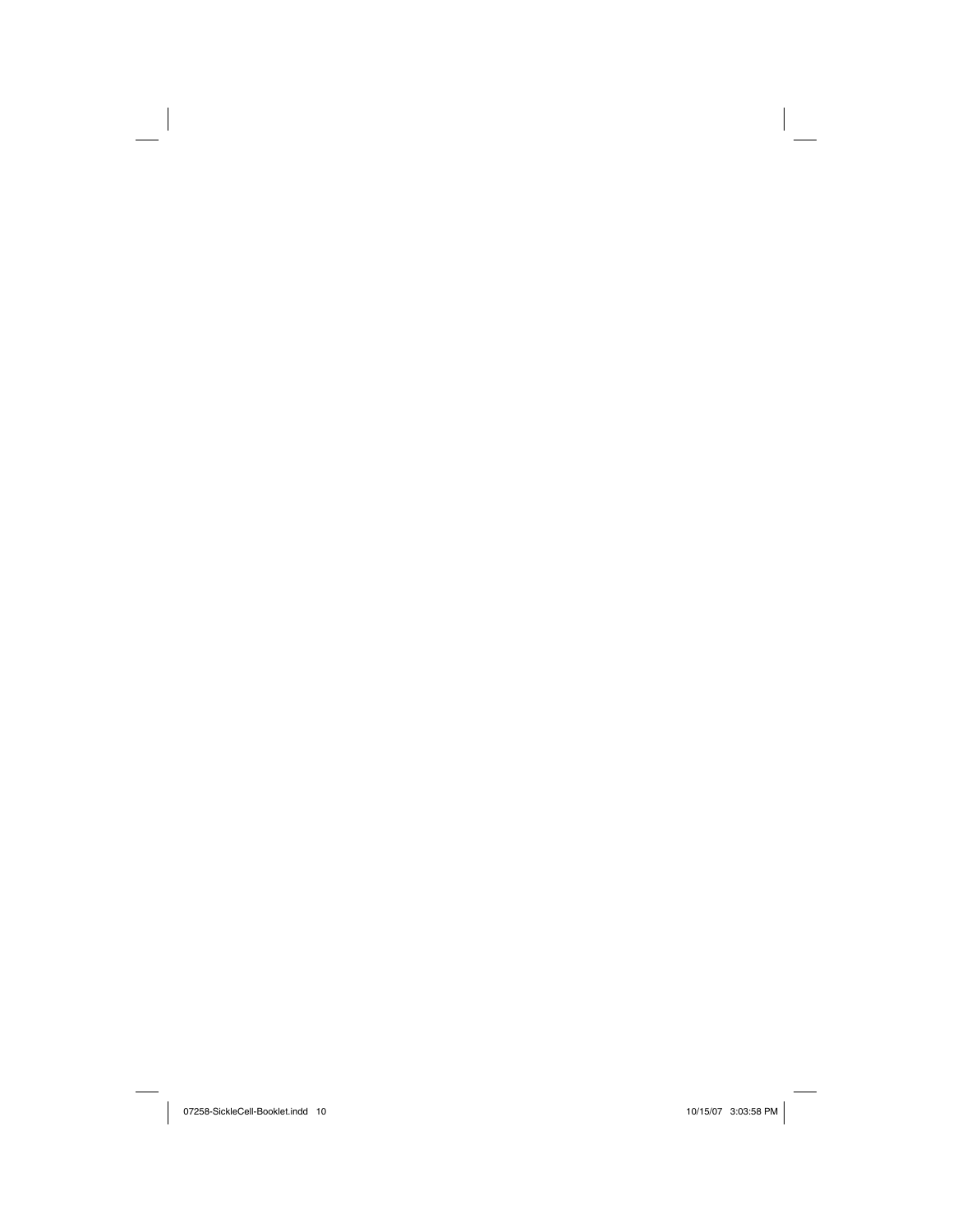# **National Diabetes Information Clearinghouse**

1 Information Way Bethesda, MD 20892–3560 Phone: 1–800–860–8747 Fax: 703–738–4929 Email: ndic@info.niddk.nih.gov Internet: www.diabetes.niddk.nih.gov

The National Diabetes Information Clearinghouse (NDIC) is a service of the National Institute of Diabetes and Digestive and Kidney Diseases (NIDDK). The NIDDK is part of the National Institutes of Health of the U.S. Department of Health and Human Services. Established in 1978, the Clearinghouse provides information about diabetes to people with diabetes and to their families, health care professionals, and the public. The NDIC answers inquiries, develops and distributes publications, and works closely with professional and patient organizations and Government agencies to coordinate resources about diabetes.

Publications produced by the Clearinghouse are carefully reviewed by both NIDDK scientists and outside experts. This publication was reviewed by Randie R. Little, Ph.D., National Glycohemoglobin Standardization Program, University of Missouri School of Medicine.

This publication is not copyrighted. The Clearinghouse encourages users of this publication to duplicate and distribute as many copies as desired.

This booklet is also available at *www.diabetes.niddk.nih.gov*.

This publication may contain information about medications used to treat a health condition. When this publication was prepared, the NIDDK included the most current information available. Occasionally, new information about medication is released. For updates or for questions about any medications, please contact the U.S. Food and Drug Administration at 1–888–INFO–FDA (463–6332), a toll-free call, or visit their website at *www.fda.gov*. Consult your doctor for more information.